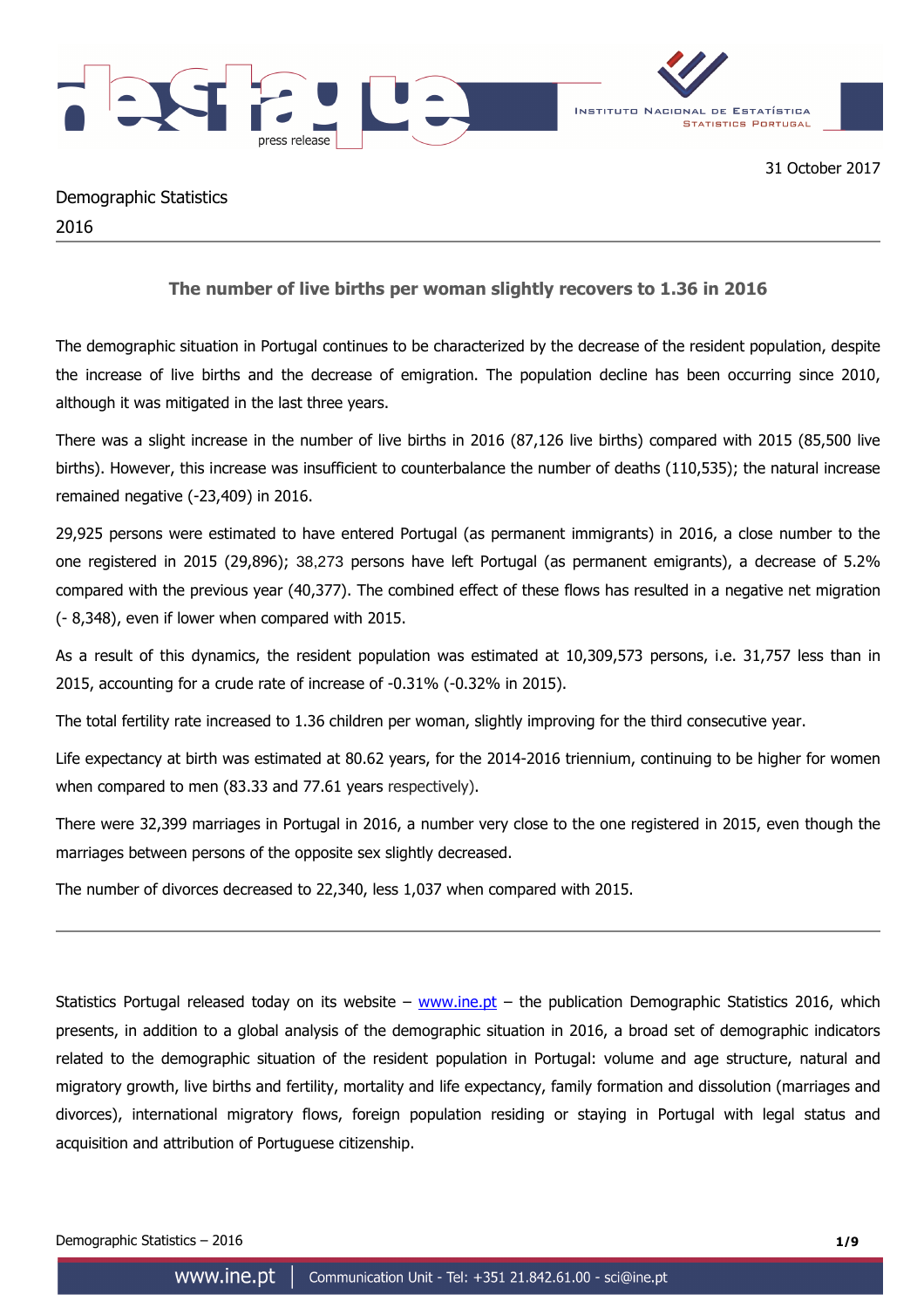



## **Net Migration less negative in 2016**

In 2016 the resident population in Portugal was estimated at 10,309,573 persons (4,882,456 men, 5,427,117 women), which accounted for a 31,757 decline from the previous year, i.e. a crude rate of increase of -0.31% (-0.32% in 2015). Although less sharp, the population's downward trend observed since 2011 continued in 2016.

The slowdown in population decline in 2016 resulted from a lower negative value of the net migration, which stood at -8,348 (-10,481 in 2015), despite the slight worsening of the natural increase (-23,409 vis-à-vis -23,011 in 2015). These balances corresponded to a rate of natural increase of -0.23% (-0.22% in 2015) and to a crude rate of migration of -0.08% (-0.10% in 2015).



**Population change, Natural increase and Net migration (No.), Portugal, 2011-2016** 

In fact, although the number of live births of mothers residing in Portugal increased 1.9% (87,126 vis-à-vis 85,500 in 2015), the number of deaths of Portuguese residents also increased to 110,535 (more 1.8% than the 108,539 observed in 2015), as the negative natural increase continued in 2016.



## **Natural increase, Live births and Deaths (No.), Portugal, 2011-2016**

Demographic Statistics – 2016 **2/9**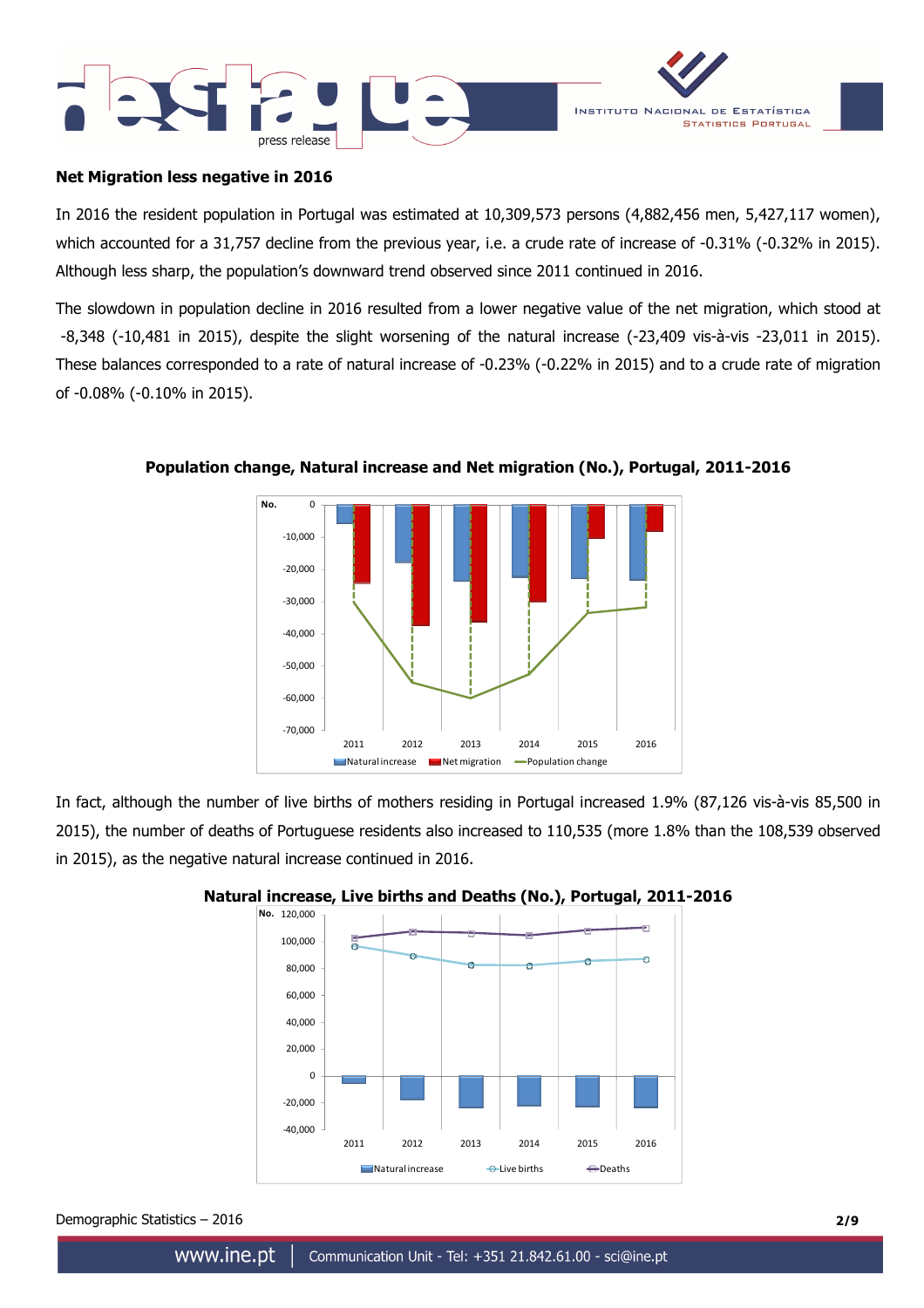



The net migration was negative in 2016 for the sixth consecutive year, albeit less sharp than in the previous years. The evolution from 2015 resulted from the joint effect of a decline of 5.2% in the number of permanent emigrants (38,273 in 2016 and 40,377 in 2015) and a stabilization in the number of permanent immigrants (29,925 in 2016 and 29,986 in 2015).



**Net migration, Immigration and Emigration (No.), Portugal, 2011-2016** 

## **Number of live births increased 1.9%**

In 2016 there were 87,126 live births from women residing in Portugal, an increase of 1.9% compared with the value registered in 2015. This increase implied a growth in the crude birth rate from 8.3 to 8.4 live births per thousand inhabitants.



**Live births (No.) and Crude birth rate (‰), Portugal, 2011-2016** 

The increase in the number of live births observed in 2016 contributed to a slight recovery of the total fertility rate from 1.30 children per woman in 2015 to 1.36 in 2016. However, the continuing postponement of childbearing persists. The mean age at first childbirth rose from 30.2 to 30.3 years of age, and the mean age at childbirth increased from 31.7 to 31.9 years of age.

Demographic Statistics – 2016 **3/9**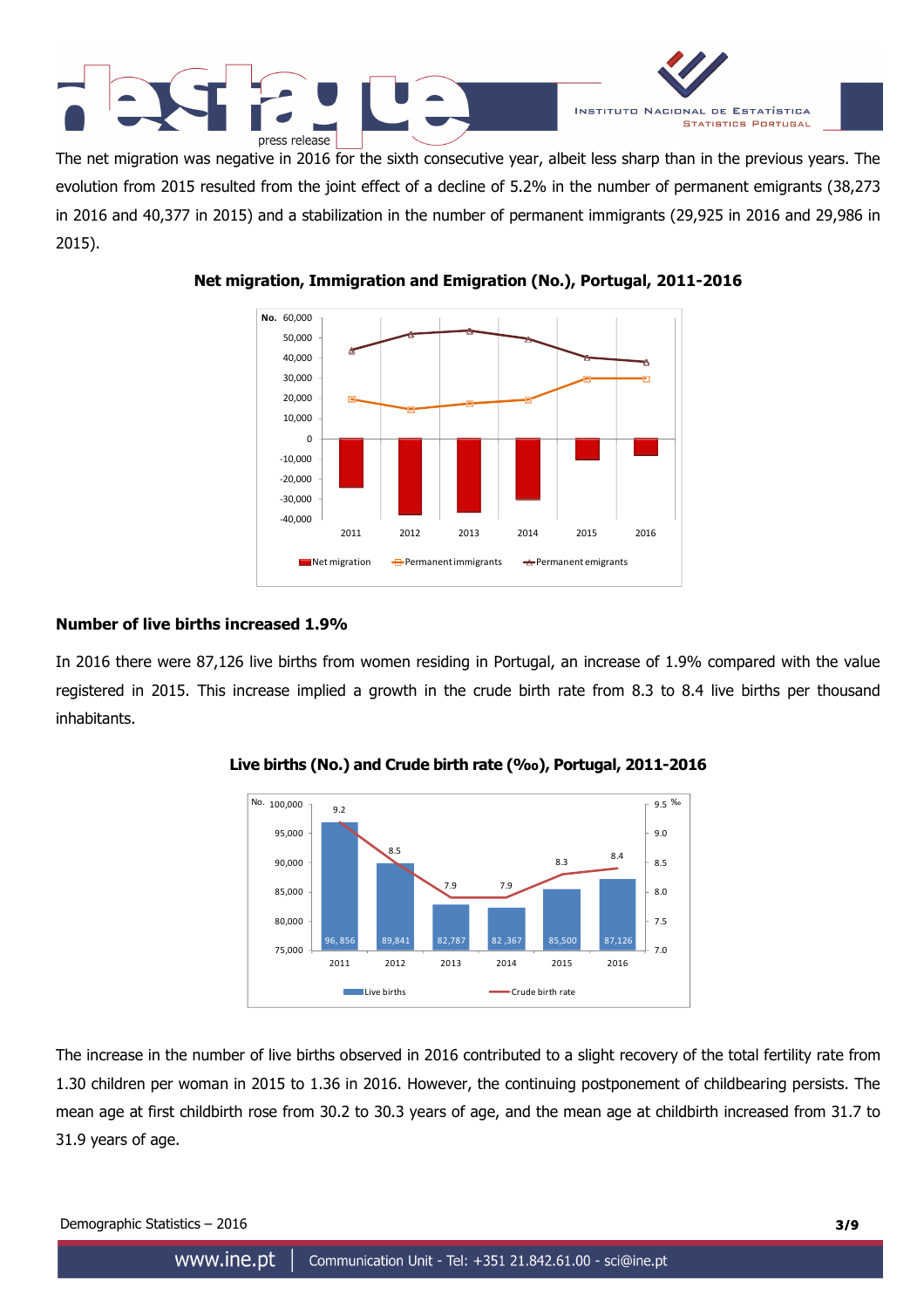

## **Mean age at childbirth (years) and Total fertility rate (No.), Portugal, 2011-2016**



## **Number of deaths increased 1.8%**

In 2016, there were 110,535 deaths of individuals residing in Portugal, an increase of 1.8% compared with 2015. 70.5% of all the registered deaths occurred amongst individuals aged 75, or more, years old (same proportion as in 2015).

The crude death rate was 10.7‰, a small increase when compared with 2015 (10.5‰). In 2016 the infant mortality rate was 3.2 deaths per 1,000 live births, slightly higher than the value registered in the previous year (2.9‰).



**Deaths (No.) and Crude death rate (‰), Portugal, 2011-2016** 

Life expectancy at birth, which corresponds to the average number of years that a newborn child can expect to live if subjected throughout his or her life to the current mortality conditions, was estimated at 80.62 years in the 2014-2016 triennium.

Although recent gains in expected years of life were higher for the male population (1.14 years for men and 0.90 years for women, between 2009-2011 and 2014-2016), life expectancy at birth continued to be higher for women. In the 2014-2016 women could expect to live 83.33 years and men 77.61 years.

Demographic Statistics – 2016 **4/9**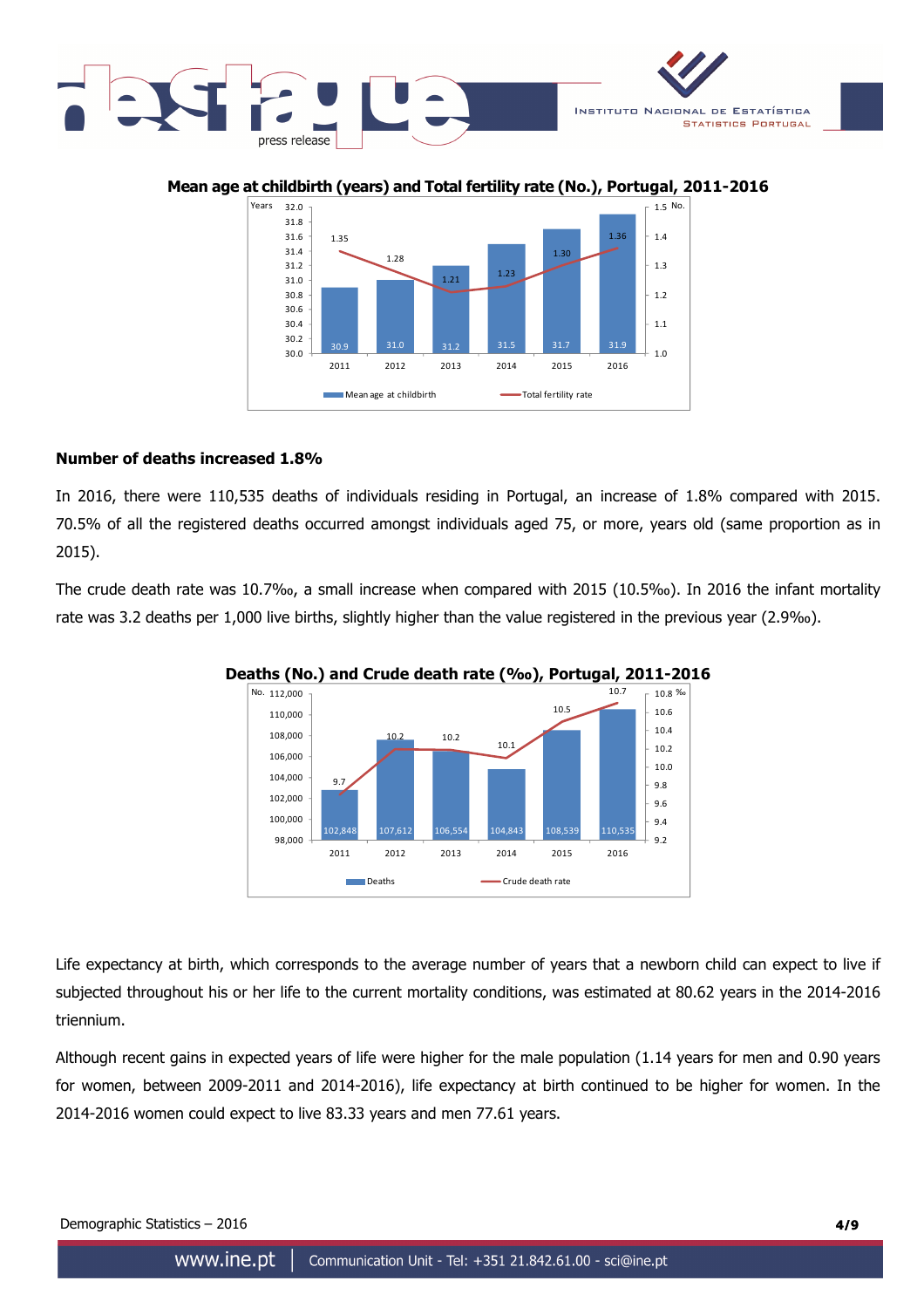

## **Life expectancy at birth (years), Portugal, 2009-2011 to 2014-2016**



## **Number of marriages very close to 2015**

In 2016 the number of marriages was very close to the previous year, consequence of the decrease on marriages between persons of the opposite sex and the increase of marriages between persons of the same sex.



**Marriages (No.) and Crude marriage rate (‰), Portugal, 2011-2016**

The crude marriage rate was, as in 2015, 3.1 marriages per thousand inhabitants.

During 2016, there were 32,399 marriages registered in Portugal (from which 422 were between same-sex individuals), six more than the value registered in 2015.

The increase in the mean age at marriage has been observed over the last few decades for both sexes. The mean age at first marriage stood at 32.8 years for men and 31.3 years for women in 2016, compared to 32.5 years and 31.0 years for men and women, respectively, in 2015.

Demographic Statistics – 2016 **5/9**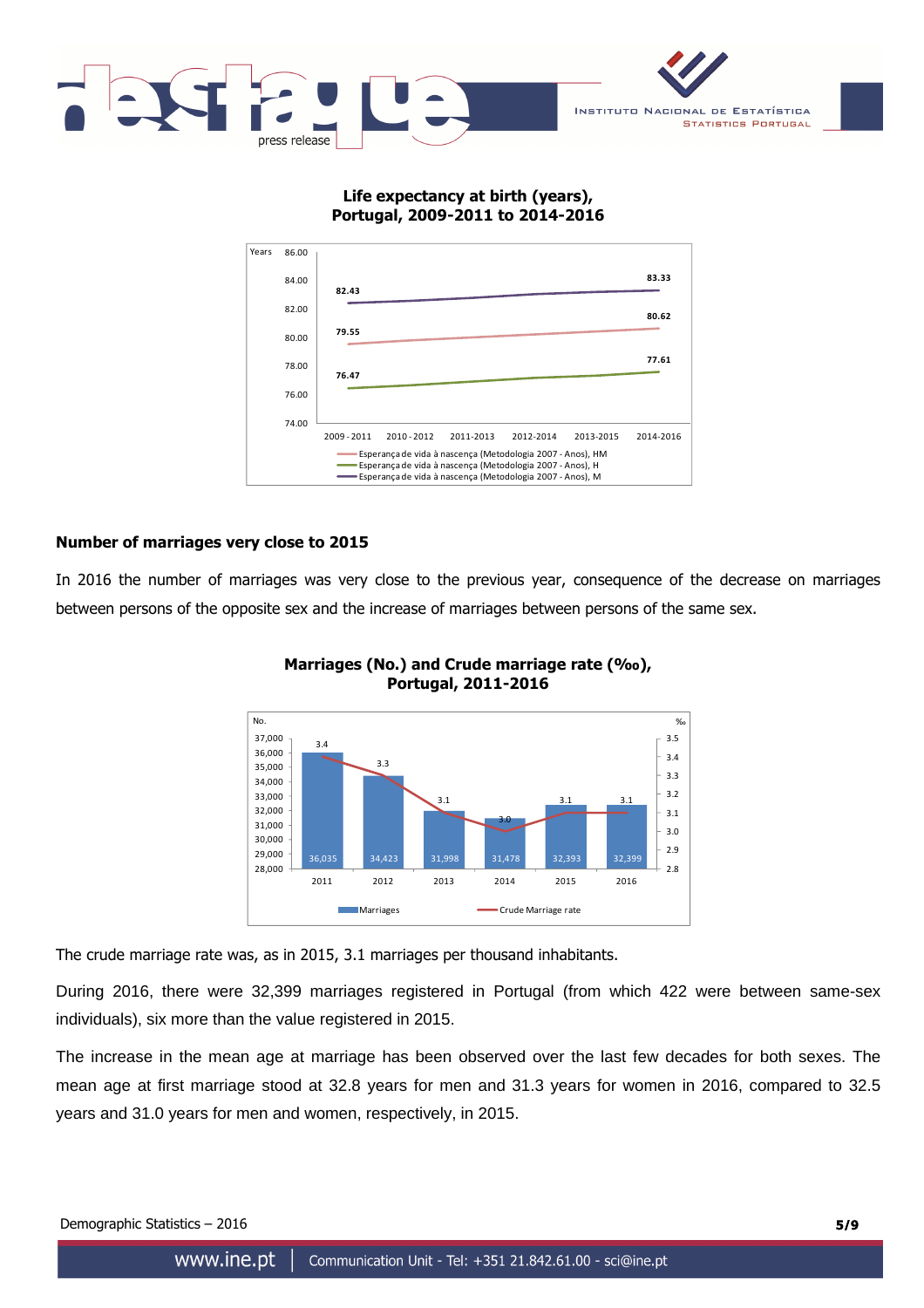



**Mean age at first marriage (years) by sex, Portugal, 2011-2016** 



## **Number of divorces decreased in 2016**

In 2016, there were 22,649 divorces in Portugal, 984 less than in 2015: 22,340 divorces referred to couples residing on national territory (23,377 in 2015) and 309 to couples residing abroad (256 in 2015).

The increase in the number of divorces of couples residing in Portugal verified since 2006 breaks down from 2011 onwards, with a downward trend until 2015, when there's an increase, decreasing again in 2016. The largest fall happens in 2013, with a reduction of about 2,855 divorces. In 2016, and compared to previous year, there were 1,037 less divorces.

The crude divorce rate follows the evolution trend verified in the number of divorces. From 2011 onwards, the rate has been below 2.5‰. In 2016, the rate stood at 2.2 divorces per thousand inhabitants (2.3‰ in 2015).



#### **Divorces (No.) and Crude divorce rate (‰), Portugal, 2011-2016**

In 2016 about 36% of men and 39% of women who divorced were between 35 and 44 years of age. The mean age at divorce was around 45 years (44.9 years) for both sexes, higher than the one registered in 2015 (44.5 years). The analysis of the indicator by sex reveals that, since 2011, the mean age of men at divorce has always been higher than the mean age of women, standing in 2016 at 46.1 years for men and 43.7 years for women.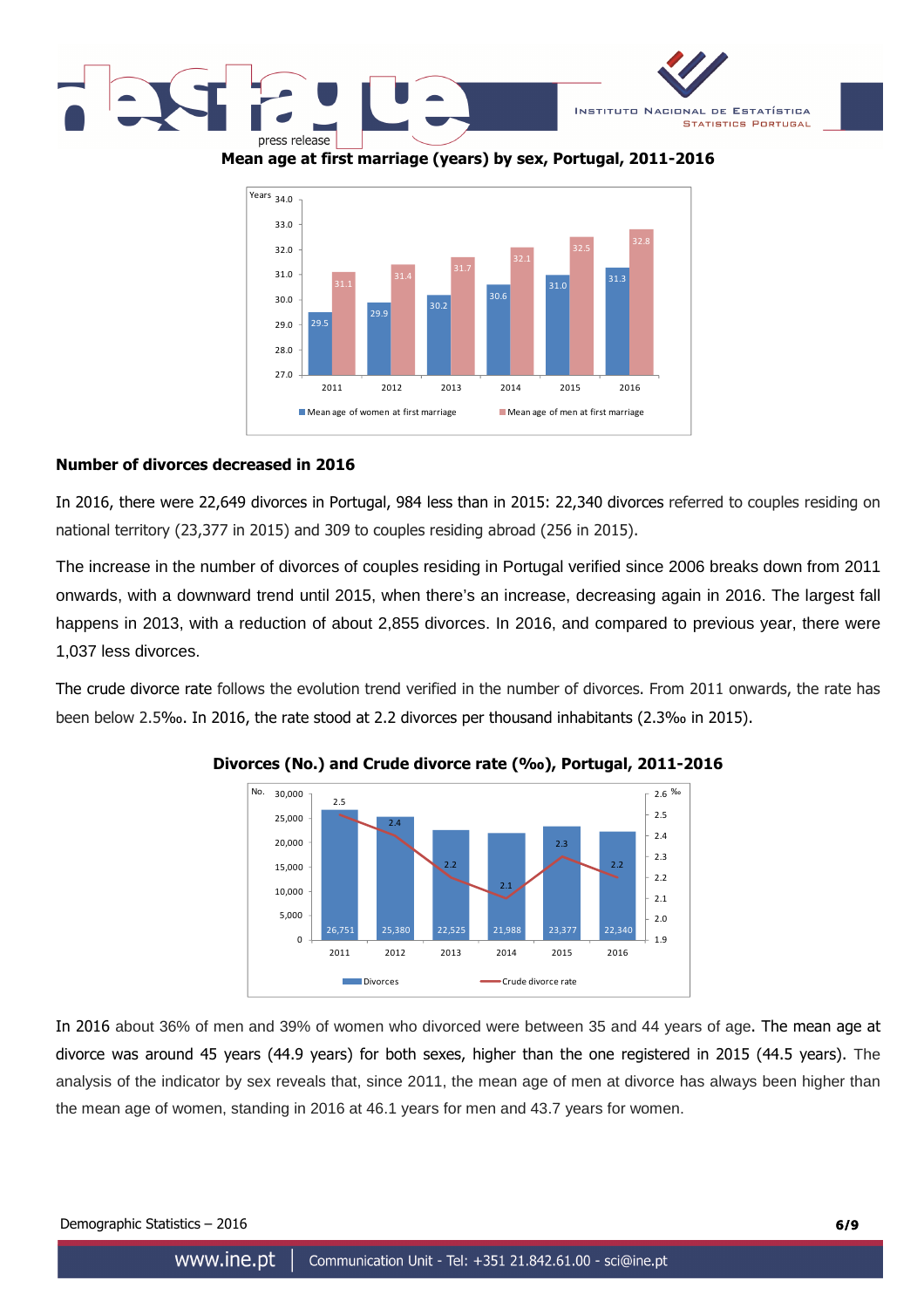





## **In 2016 the number of permanent immigrants was very close to 2015**

During 2016, 29,925 persons were estimated to have entered Portugal to reside for a period of one year or more (permanent immigrants), a nearly identical number to the one registered in 2015 (29,896).

From the total of permanent immigrants:

- 51% were men,
- 50% had Portuguese citizenship,
- 39% had been born in Portugal,
- 50% had previously resided in a European Union country, and
- 80% were of working age (15-64).



# **Permanent immigrants by age group (%), Portugal, 2016**

Demographic Statistics – 2016 **7/9**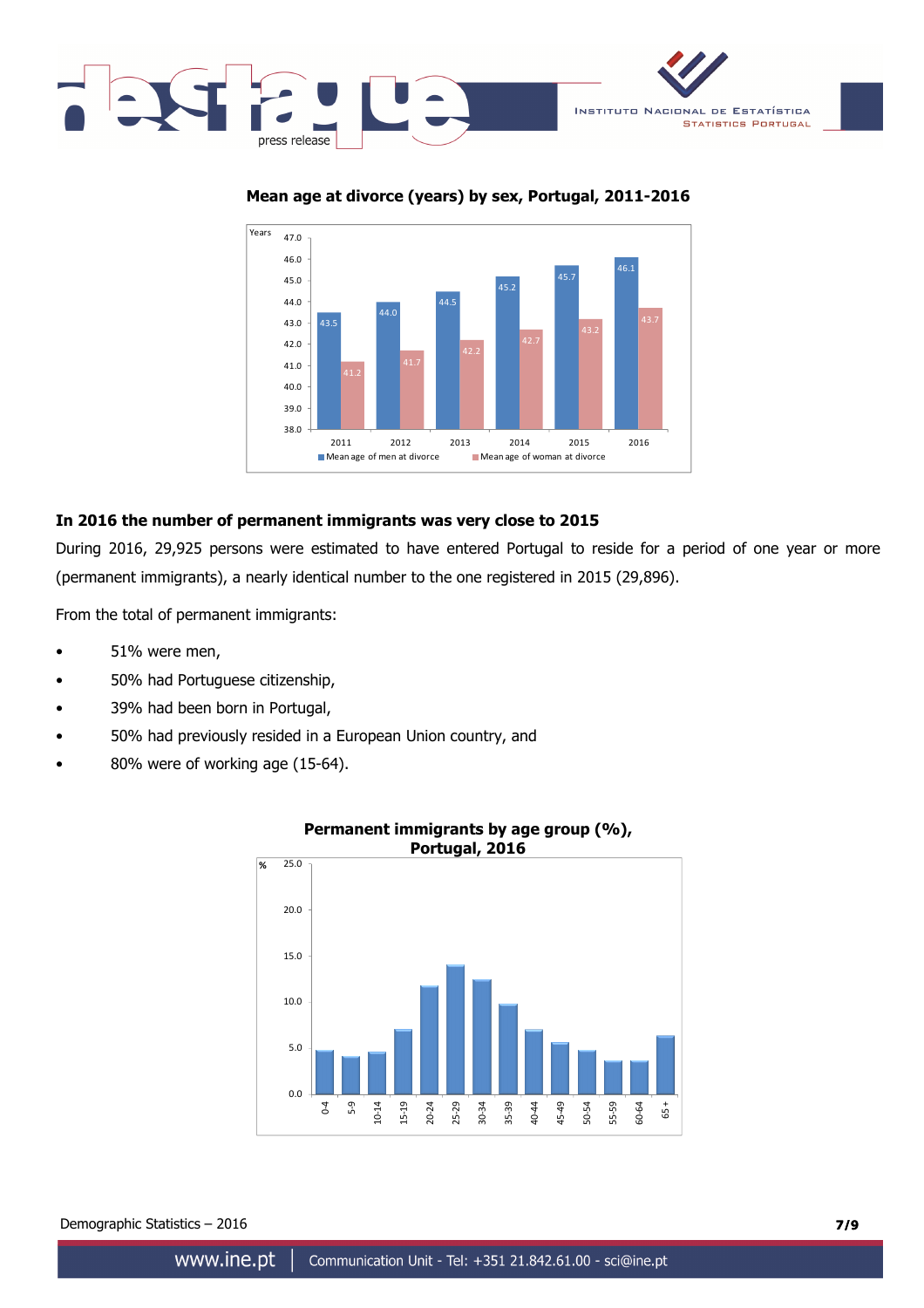



## **The number of permanent emigrants falls for the third consecutive year**

Estimates show that, in 2016, a total of 38,273 persons left Portugal to reside abroad for one year or more (permanent emigrant), a fall of 5.2% when compared with 2015 (40,377).

From the total of permanent emigrants:

- 61% were men,
- 97% had Portuguese citizenship,
- 76% had a European Union country as destination,
- 94% were of working age, and
- 36% had completed at most the first or second stages of basic education while 41% had completed tertiary education.



## **Permanent emigrants by age group (%), Portugal, 2016**

In 2016, the estimated number of temporary emigrants – individuals who left their country with the intention of residing abroad for a period from three months to one year – was 58,878, a fall of 3.2% (60,826 in 2015), opposed to the growth trend that was taking place in the current series (starting in 2011), but still higher than the number of permanent emigrants.



# **Permanent emigrants and Temporary emigrants (No.), Portugal, 2011-2016**

Demographic Statistics – 2016 **8/9**